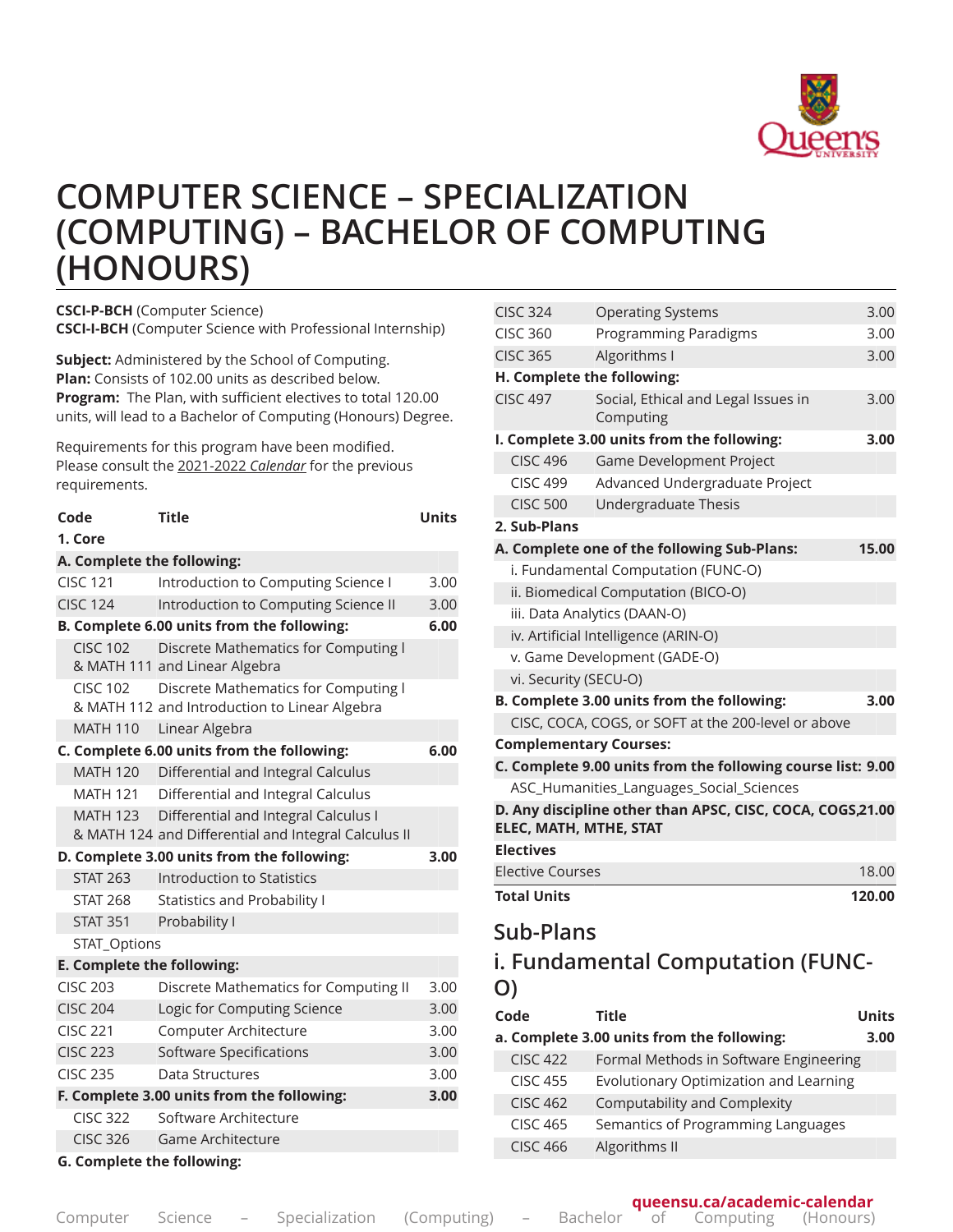

| <b>CISC 467</b>    | <b>Fuzzy Logic</b>                         |      |
|--------------------|--------------------------------------------|------|
|                    | b. Complete 3.00 units from the following: | 3.00 |
| CISC               |                                            |      |
| CISC_Subs          |                                            |      |
|                    | SOFT at the 400-level or above             |      |
|                    | c. Complete 6.00 units from the following: | 6.00 |
|                    | CISC at the 300-level or above             |      |
|                    | CISC_Subs at the 300-level or above        |      |
|                    | SOFT at the 300-level or above             |      |
|                    | d. Complete 3.00 units from the following: | 3.00 |
|                    | CISC at the 200-level or above             |      |
|                    | CISC Subs at the 200-level or above        |      |
|                    | SOFT at the 200-level or above             |      |
| <b>Total Units</b> |                                            | 15.0 |

# **ii. Biomedical Computation (BICO-O)**

| Code<br>a. Complete the following: | <b>Title</b>                               | Units |
|------------------------------------|--------------------------------------------|-------|
| <b>CISC 271</b>                    | Linear Data Analysis                       | 3.00  |
| <b>CISC 330</b>                    | Computer-Integrated Surgery                | 3.00  |
| <b>CISC 352</b>                    | Artificial Intelligence                    | 3.00  |
| <b>CISC 472</b>                    | <b>Medical Informatics</b>                 | 3.00  |
|                                    | b. Complete 3.00 units from the following: | 3.00  |
| <b>CISC 320</b>                    | Fundamentals of Software Development       |       |
| <b>CISC 471</b>                    | <b>Computational Biology</b>               |       |
| <b>Total Units</b>                 |                                            | 15.00 |

# **iii. Data Analytics (DAAN-O)**

| Code               | <b>Title</b>                   | <b>Units</b> |
|--------------------|--------------------------------|--------------|
|                    | a. Complete the following:     |              |
| <b>CISC 271</b>    | Linear Data Analysis           | 3.00         |
| <b>CISC 371</b>    | Nonlinear Data Analysis        | 3.00         |
| <b>CISC 372</b>    | <b>Advanced Data Analytics</b> | 3.00         |
| <b>CISC 451</b>    | Topics in Data Analytics       | 3.00         |
| <b>CISC 452</b>    | Neural and Genetic Computing   | 3.00         |
| <b>Total Units</b> |                                | 15.00        |

# **iv. Artificial Intelligence (ARIN-O)**

| Code            | <b>Title</b>                                                | <b>Units</b> |
|-----------------|-------------------------------------------------------------|--------------|
|                 | a. Complete the following:                                  |              |
| <b>COGS 100</b> | Introduction to Cognitive Science                           | 3.00         |
| <b>COGS 201</b> | Cognition and Computation                                   | 3.00         |
| <b>CISC 352</b> | Artificial Intelligence                                     | 3.00         |
|                 | b. Complete 6.00 units from the following course list: 6.00 |              |

| CISC_Artificial_Intelligence |                                           |              |
|------------------------------|-------------------------------------------|--------------|
| <b>Total Units</b>           |                                           | 15.00        |
|                              | v. Game Development (GADE-O)              |              |
| Code                         | Title                                     | <b>Units</b> |
| a. Complete the following:   |                                           |              |
| <b>CISC 226</b>              | Game Design                               | 3.00         |
| <b>CISC 320</b>              | Fundamentals of Software Development 3.00 |              |
| <b>CISC 352</b>              | Artificial Intelligence                   | 3.00         |
| <b>CISC 454</b>              | Graphics (A)                              | 3.00         |
| <b>CISC 486</b>              | Game Development                          | 3.00         |
| <b>Total Units</b>           |                                           | 15.00        |

# **vi. Security (SECU-O)**

| Code                       | <b>Title</b>                               | <b>Units</b> |
|----------------------------|--------------------------------------------|--------------|
| a. Complete the following: |                                            |              |
| <b>CISC 220</b>            | System Level Programming                   | 3.00         |
| <b>CISC 327</b>            | Software Quality Assurance                 | 3.00         |
| <b>CISC 335</b>            | <b>Computer Networks</b>                   | 3.00         |
| <b>CISC 447</b>            | Introduction to Cybersecurity              | 3.00         |
|                            | b. Complete 3.00 units from the following: | 3.00         |
| <b>CISC 434</b>            | Distributed Systems                        |              |
| <b>CISC 448</b>            | Software Reliability and Security          |              |
| <b>CISC 468</b>            | Cryptography                               |              |
| <b>Total Units</b>         |                                            | 15.00        |

# **3. Substitutions**

A. Students in the internship version of this Plan will substitute 3.00 units from COMP at the 300-level for requirement 1.I. (CISC 499). In addition, the B.Cmp.(Hons.) Program requirements will be increased by 6.00 units from COMP at the 300-level, for a total of 126.00 units if the student is taking a 12-month internship, or by 9.00 units from COMP at the 300-level, for a total of 129.00 units if the student is taking a 16-month internship.

# **4. Notes**

A. Students with no programming experience should review the [Introductory](https://www.queensu.ca/academic-calendar/arts-science/schools-departments-programs/computing/) Courses ([https://www.queensu.ca/academic](https://www.queensu.ca/academic-calendar/arts-science/schools-departments-programs/computing/)[calendar/arts-science/schools-departments-programs/](https://www.queensu.ca/academic-calendar/arts-science/schools-departments-programs/computing/) [computing/\)](https://www.queensu.ca/academic-calendar/arts-science/schools-departments-programs/computing/) paragraph included on the School of Computing overview page in the *Calendar.*

B. In exceptional circumstances (such as a student who has transferred from another Faculty or institution), the distribution requirements in the complementary courses may be relaxed, at the discretion of the Chair of Undergraduate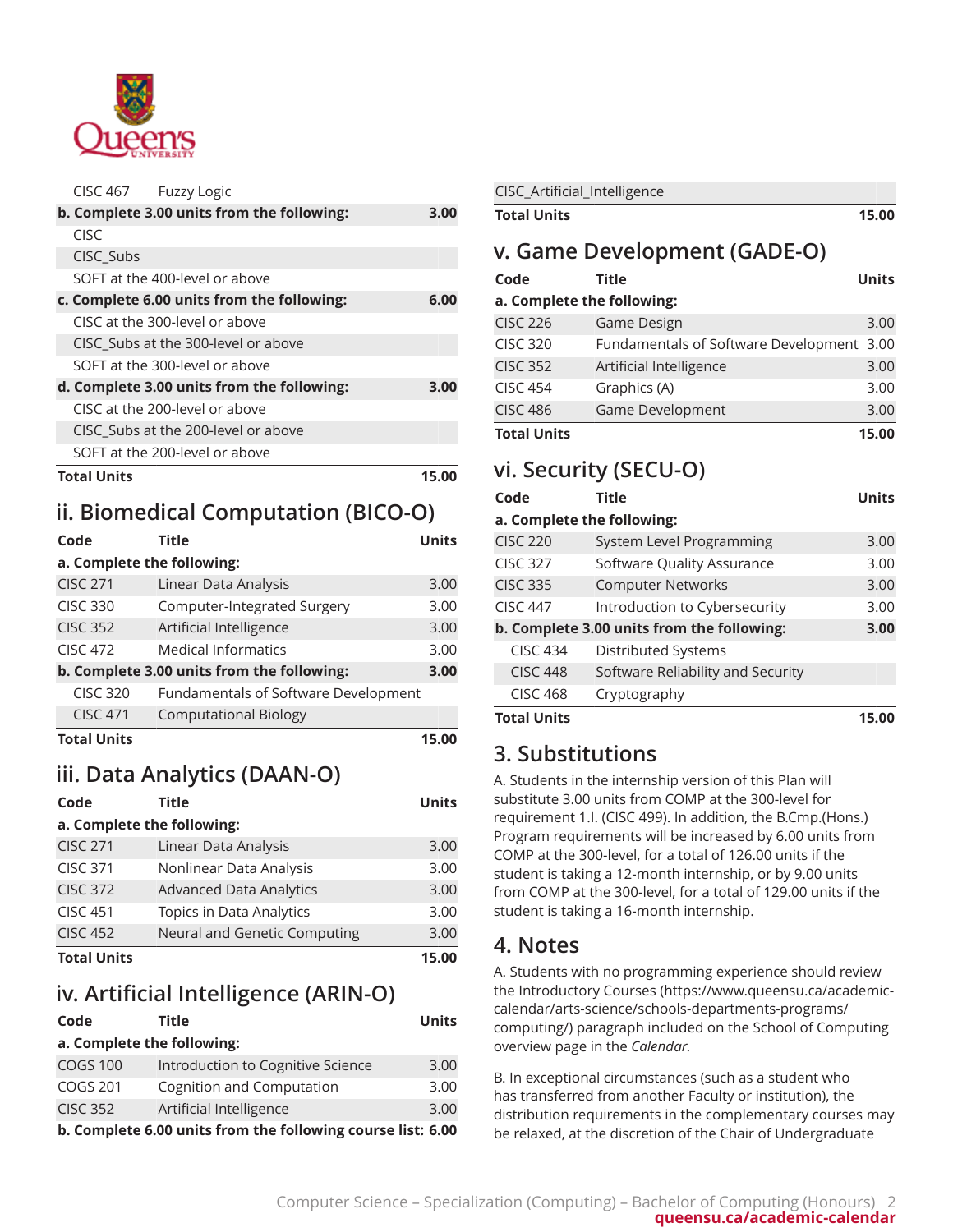

Studies. Alternative complementary courses may be selected in consultation with the School of Computing.

C. ELEC courses are offered by the Faculty of Engineering and Applied Science. Special permission may be required to register. All such courses will count as 3.00 units towards degree requirements in Arts and Sciences.

D. Students should consider the following courses to complement their option courses. Data Analytics: Students interested in machine learning or artificial intelligence can take CISC 473. Game Development: Students with interests the arts can take COCA 201. Students with interests in analytics or machine learning can take CISC 271. Students with interests in human-computer interaction can take CISC 325.

E. A maximum of 6.00 units from courses offered by other Faculties and Schools may be counted toward the program and/or Plan requirements. This includes courses in BMED, COMM, GLPH, LAW, NURS and courses in the Faculty of Engineering and Applied Science.

### **Computing and Information Science Course List**

The following list contains courses offered through other Departments. In accordance with Academic Regulation **2.5** (Access to Classes), students do not have enrolment priority in all of these courses. Access to these courses may only be made available during the Open Enrolment period, and then only if space permits.

#### **ASC\_Humanities\_Languages\_Social\_Sciences**

| <b>Title</b><br>e |  |
|-------------------|--|
|-------------------|--|

| Code                         | Title                                                     | <b>Units</b> |
|------------------------------|-----------------------------------------------------------|--------------|
|                              | <b>Humanities, Languages, and Social Sciences Courses</b> |              |
| ANSH; ARAB; ARTF; ARTH       |                                                           |              |
| <b>BISC</b>                  |                                                           |              |
| CHIN; CLST; COCA; CWRI       |                                                           |              |
| DEVS; DRAM                   |                                                           |              |
| ECON <sup>1</sup>            |                                                           |              |
| listed above in ASC_Science) | EMPR; ENGL; ENGX; ENIN; ENSC (except those courses        |              |
| FILM; FREN; FRST             |                                                           |              |
| <b>GLPH 271</b>              | Global and Population Health                              | 3.00         |
| <b>GLPH 385</b>              | Biohacking & Gerontechnology                              | 3.00         |
| <b>GLPH 471</b>              | Advanced Global and Population Health                     | 3.00         |
| <b>GLPH 493</b>              | <b>Global Health Practice</b>                             | 3.00         |
|                              | GNDS; GPHY_Human; GREK; GRMN                              |              |
| <b>HEBR; HIST</b>            |                                                           |              |
| <b>HLTH</b>                  |                                                           |              |

#### IDIS; ITLN; INUK; INTS

| JAPN; JWST      |                |                                                                               |      |
|-----------------|----------------|-------------------------------------------------------------------------------|------|
| <b>KNPE 167</b> |                | Socio-Cult Dimensions of Sport and<br><b>Physical Activity</b>                | 3.00 |
| <b>KNPE 203</b> |                | Coaching and Leadership in Sport                                              | 3.00 |
| <b>KNPE 237</b> |                | Child and Adolescent Motor Development3.00                                    |      |
| <b>KNPE 265</b> |                | Psychology of Sport and Exercise                                              | 3.00 |
| <b>KNPE 300</b> |                | Community-Based Internship                                                    | 3.00 |
| <b>KNPE 331</b> |                | Care and Prevention of Athletic Injuries                                      | 3.00 |
| <b>KNPE 335</b> |                | <b>Healthy Aging</b>                                                          | 3.00 |
| <b>KNPE 337</b> |                | Physical Activity Promotion for Children<br>and Youth                         | 3.00 |
| <b>KNPE 338</b> |                | Field Course in Kinesiology and Health<br><b>Studies</b>                      | 3.00 |
| <b>KNPE 345</b> |                | The Science and Methodology of Sport<br><b>Training Conditioning Programs</b> | 3.00 |
| <b>KNPE 346</b> |                | Strength and Conditioning Field Placemen4.50                                  |      |
| <b>KNPE 363</b> |                | Team Dynamics in Sport: Theory and<br>Practice                                | 3.00 |
| <b>KNPE 365</b> |                | Motivational Interviewing for Physical<br><b>Activity Behaviour Change</b>    | 3.00 |
| <b>KNPE 367</b> |                | Fitness, the Body and Culture                                                 | 3.00 |
| <b>KNPE 397</b> |                | Special Topics in Kinesiology                                                 | 3.00 |
| <b>KNPE 400</b> |                | Professional Issues in Allied Health                                          | 3.00 |
| <b>KNPE 430</b> |                | Athletic Therapy Internship                                                   | 4.50 |
| <b>KNPE 433</b> |                | Global Sport and Disability                                                   | 3.00 |
| <b>KNPE 436</b> |                | Advanced Placement in Disability and<br><b>Physical Activity</b>              | 3.00 |
| <b>KNPE 446</b> |                | Strength and Conditioning Internship                                          | 4.50 |
| <b>KNPE 463</b> |                | Community-Based Physical Activity<br>Promotion                                | 6.00 |
| <b>KNPE 465</b> |                | Sport Participation and Performance                                           | 3.00 |
| <b>KNPE 473</b> |                | Sport and Culture                                                             | 3.00 |
|                 |                | LANG; LATN; LIBS; LING; LLCU                                                  |      |
|                 |                | MAPP; MOHK; MUSC; MUTH                                                        |      |
|                 |                | PACT; PHED; PHIL; POLS; PORT; PPEC <sup>3</sup>                               |      |
| <b>PSYC 100</b> |                | Principles of Psychology                                                      | 6.00 |
| <b>PSYC 101</b> |                | Principles of Psychology I                                                    | 3.00 |
| <b>PSYC 102</b> |                | Principles of Psychology II                                                   | 3.00 |
| <b>PSYC 231</b> |                |                                                                               | 3.00 |
| <b>PSYC 241</b> |                | Social Psychology                                                             | 3.00 |
| <b>PSYC 235</b> |                | Abnormal Psychology                                                           | 6.00 |
| <b>PSYC 236</b> |                | Introdution to Clinical Psychology                                            | 3.00 |
| <b>PSYC 251</b> |                | Developmental Psychology                                                      | 3.00 |
|                 | PSYC_Cluster_B |                                                                               |      |
| <b>RELS</b>     |                |                                                                               |      |

Computer Science – Specialization (Computing) – Bachelor of Computing (Honours) 3